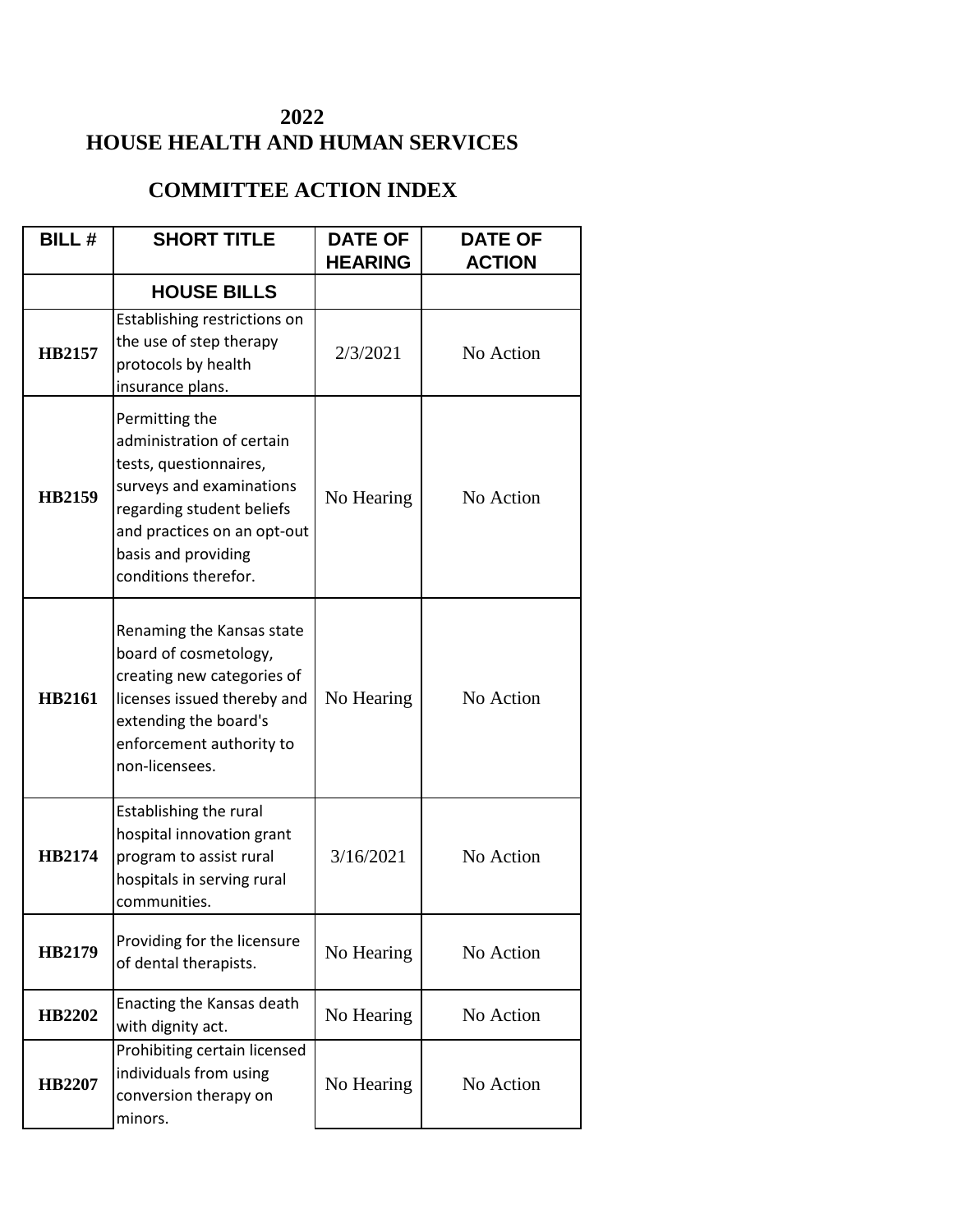| <b>HB2210</b> | Making it a crime for a<br>doctor to perform gender<br>reassignment surgery or<br>hormone replacement<br>therapy on minors.                                                                                       | No Hearing | No Action |
|---------------|-------------------------------------------------------------------------------------------------------------------------------------------------------------------------------------------------------------------|------------|-----------|
| HB2255        | Enacting the sexual assault<br>survivor information act to<br>require certain entities to<br>provide information to<br>sexual assault survivors.                                                                  | No Hearing | No Action |
| HB2256        | Updating scope of practice<br>requirements for advanced<br>practice registered nurses<br>without a supervising<br>physician, imposing<br>requirements therefor and<br>updating certain licensure<br>requirements. | 2/17/2021  | No Action |
| HB2257        | Permitting physicians to<br>decide based on their<br>medical judgment whether<br>to provide patients with<br>certain information.                                                                                 | No Hearing | No Action |
| HB2258        | Enacting the right to family<br>planning act to require<br>contraceptives to be<br>available at pharmacies.                                                                                                       | No Hearing | No Action |
| <b>HB2260</b> | Prohibiting disparate<br>treatment by pharmacy<br>benefits managers of<br>certain pharmacies and<br>pharmaceutical services<br>providers.                                                                         | No Hearing | No Action |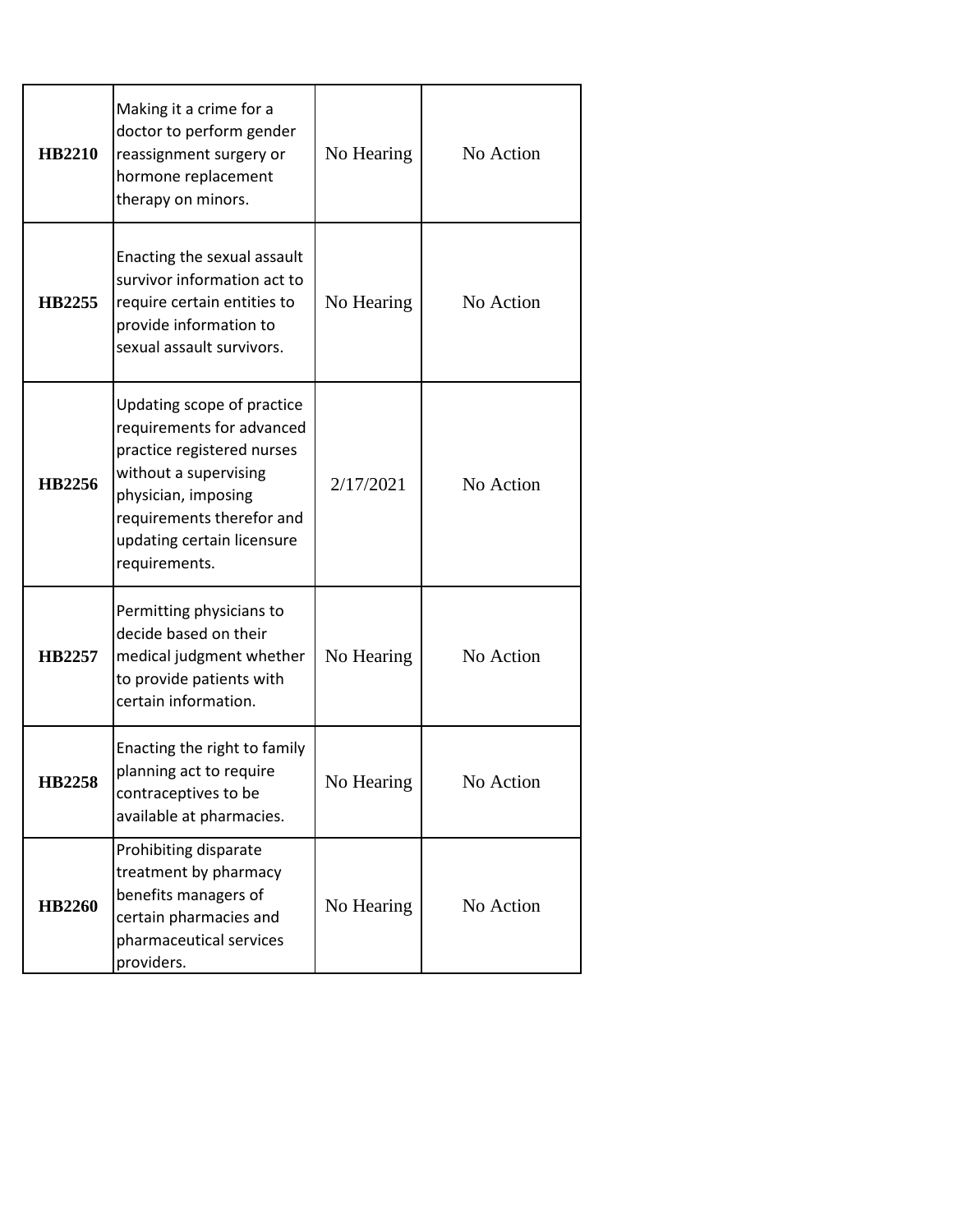| <b>HB2281</b> | Establishing and<br>implementing 988 as the<br>suicide prevention and<br>mental health crisis hotline<br>in Kansas.                                                    | 2/14/20222 | 2/16/2022<br>Amended as Sub for<br>2281 Withdrawn<br>from Calendar;<br>Referred to<br>Committee on<br>Energy, Utilities<br>and<br>Telecommunication |
|---------------|------------------------------------------------------------------------------------------------------------------------------------------------------------------------|------------|-----------------------------------------------------------------------------------------------------------------------------------------------------|
| <b>HB2327</b> | Prohibiting county boards,<br>trustees or employees from<br>restricting visitors of<br>residents of a county home<br>for the aged or patients in a<br>county hospital. | No Hearing | No Action                                                                                                                                           |
| <b>HB2342</b> | Allowing pharmacists to<br>prescribe and fill<br>prescriptions for self-<br>administered<br>contraceptives.                                                            | No Hearing | No Action                                                                                                                                           |
| <b>HB2372</b> | Establishing a medicaid<br>ambulance service provider<br>assessment to be imposed<br>on ground ambulance<br>service providers.                                         | No Hearing | No Action                                                                                                                                           |
| <b>HB2384</b> | Establishing the advisory<br>committee on harm<br>reduction to advise KDHE<br>on reducing incidents of<br>harm to individuals in the<br>state.                         | No Hearing | No Action                                                                                                                                           |
| <b>HB2385</b> | Expanding the pharmacist's<br>scope of practice to include<br>point-of-care testing for<br>and treatment of certain<br>health conditions.                              | No Hearing | No Action                                                                                                                                           |
| <b>HB2386</b> | <b>Establishing requirements</b><br>for the payment and<br>reimbursement of dental<br>services by a dental benefit<br>plan.                                            | 2/14/2022  | 2/16/2022<br><b>BPA</b>                                                                                                                             |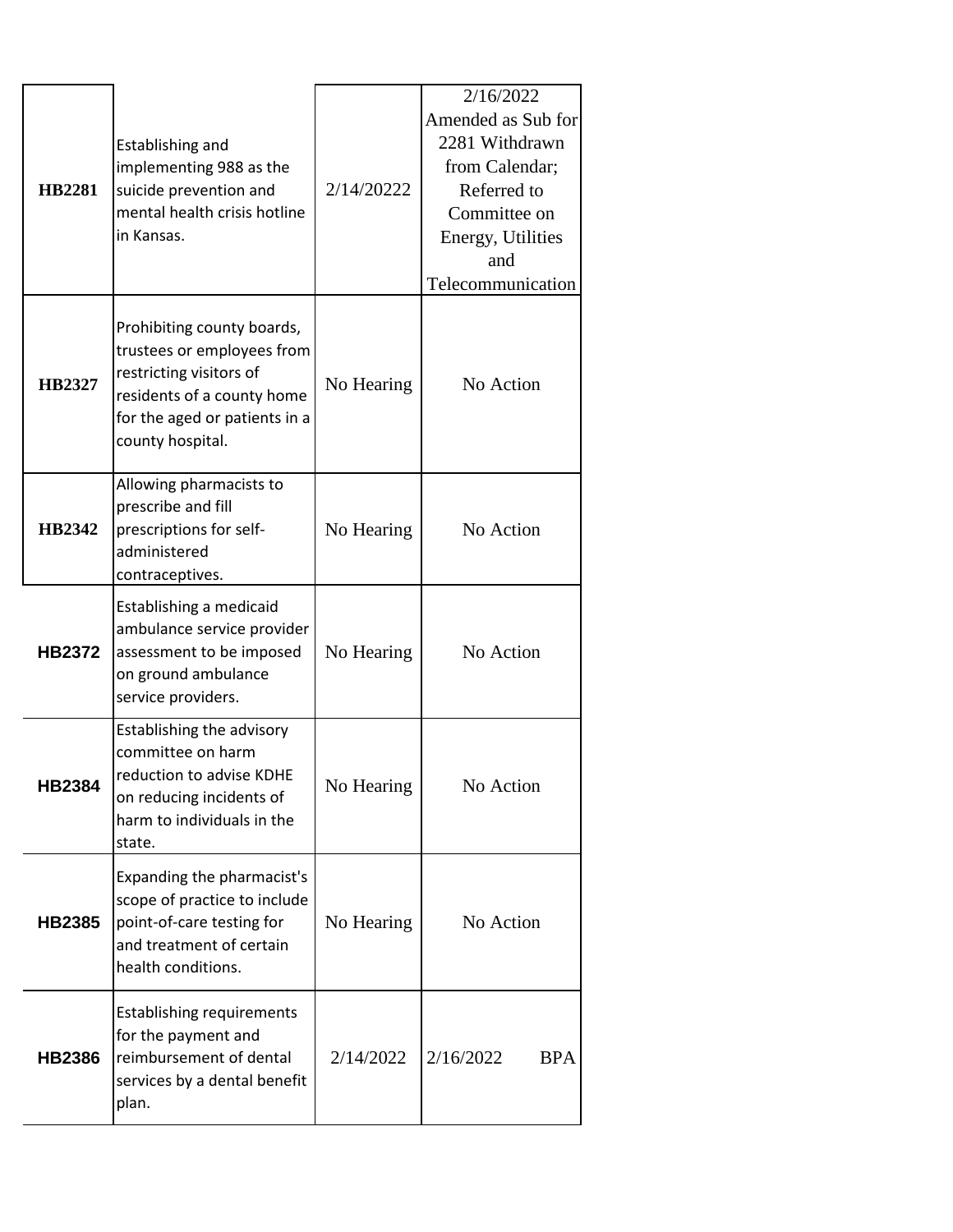| <b>HB2400</b> | Enacting the massage<br>therapist licensure act, to<br>provide for regulation and<br>licensing of massage<br>therapists.                                                                                 | No Hearing | No Action                                    |
|---------------|----------------------------------------------------------------------------------------------------------------------------------------------------------------------------------------------------------|------------|----------------------------------------------|
| <b>HB2459</b> | Enacting the Kansas health<br>act and creating a universal<br>single-payer guaranteed<br>healthcare coverage<br>program.                                                                                 | No Hearing | No Action                                    |
| <b>HB2460</b> | Mandating coverage of<br>certain diagnostic services<br>for breast cancer and<br>making and concerning<br>appropriations for fiscal<br>years ending June 30, 2023,<br>June 30, 2023 and June 30,<br>2024 | No Hearing | No Action                                    |
| HB2463        | Prohibiting changes to the<br>medical assistance program<br>and requiring the extension<br>of the current medical<br>assistance program.                                                                 | 1/26/2022  | 2-21-2022 BPA<br>as Substitute for<br>HB2463 |
| <b>HB2498</b> | Prohibiting the secretary of<br>health and environment<br>from requiring COVID-19<br>vaccination for children<br>attending school.                                                                       | 2/21/2022  | No Action                                    |
| <b>HB2544</b> | <b>Excluding persons</b><br>credentialed in the field of<br>nutrition who are providing<br>related advice from the<br>application of the dieticians<br>licensing act.                                    | No Hearing | No Action                                    |
| <b>HB2545</b> | Defining non-covered<br>dental benefits under<br>health insurance plans.                                                                                                                                 | 2/14/2022  | No Action                                    |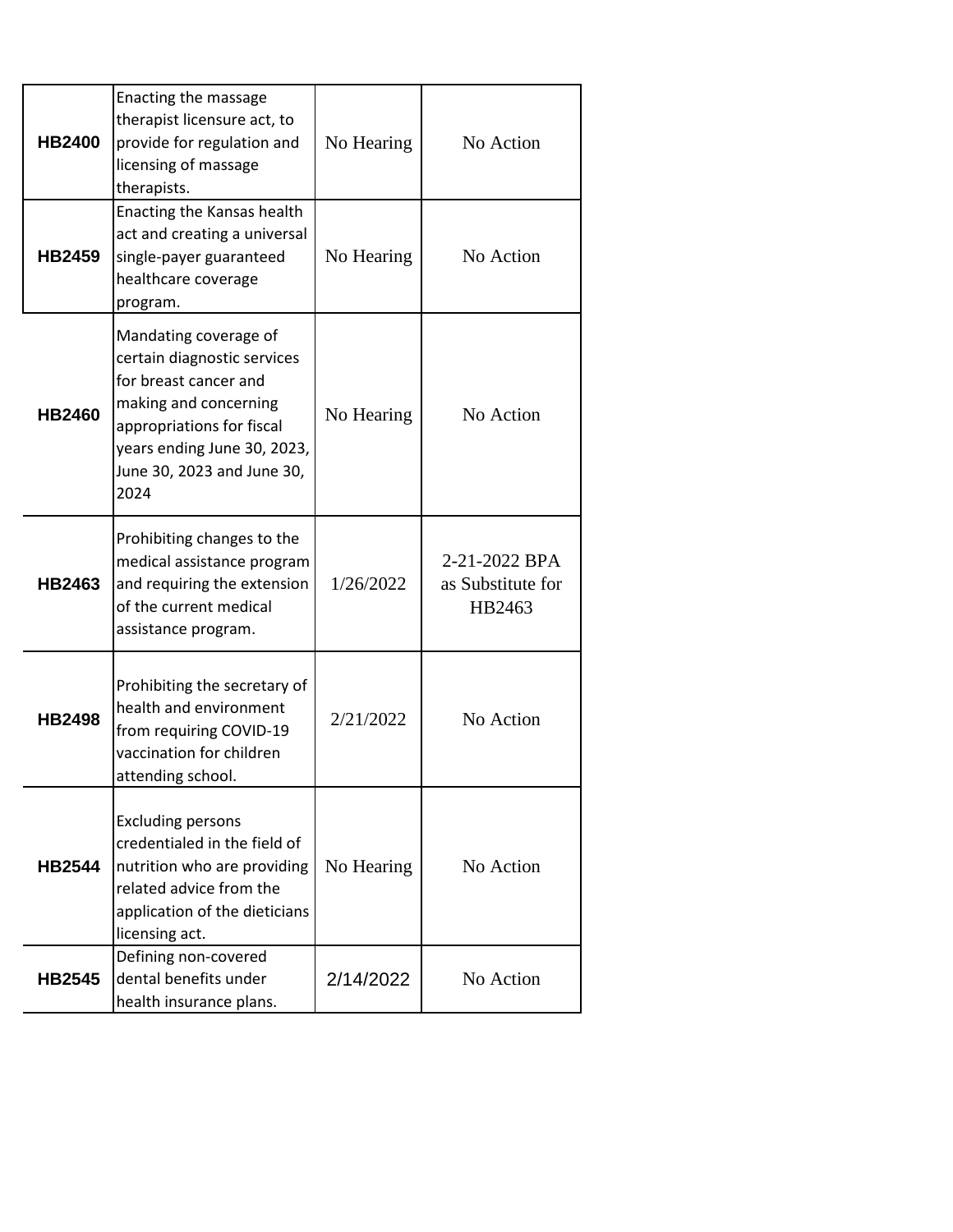| <b>HB2546</b> | Requiring health benefits<br>plans that provide dental<br>care services to provide<br>certain information, accept<br>certain claims and not<br>reduce certain payments.                                                                                                                  | No Hearing | No Action |
|---------------|------------------------------------------------------------------------------------------------------------------------------------------------------------------------------------------------------------------------------------------------------------------------------------------|------------|-----------|
| <b>HB2552</b> | Defining in-state and<br>interstate practitioners<br>under the Kansas<br>telemedicine act,<br>establishing certain<br>standards of care, requiring<br>certain insurance coverage<br>of in-state telemedicine<br>services and establishing<br>the Kansas telehealth<br>advisory committee | No Hearing | No Action |
| <b>HB2573</b> | Updating income eligibility<br>requirements for the state<br>children's health insurance<br>program and eliminating<br>the waiting period for<br>certain persons to<br>participate in the program.                                                                                       | No Hearing | No Action |
| <b>HB2587</b> | Requiring schools to<br>establish policies and<br>concussion management<br>teams to prevent and<br>manage concussions within                                                                                                                                                             | No Hearing | No Action |
| <b>HB2617</b> | Allowing for immediate<br>family members to receive<br>vital statistics records of<br>deceased family members,<br>regardless of adoptive<br>status.                                                                                                                                      | 2/14/2022  | No Action |
| <b>HB2650</b> | Allowing advanced practice<br>registered nurses to sign do<br>not resuscitate orders.                                                                                                                                                                                                    | No Hearing | No Action |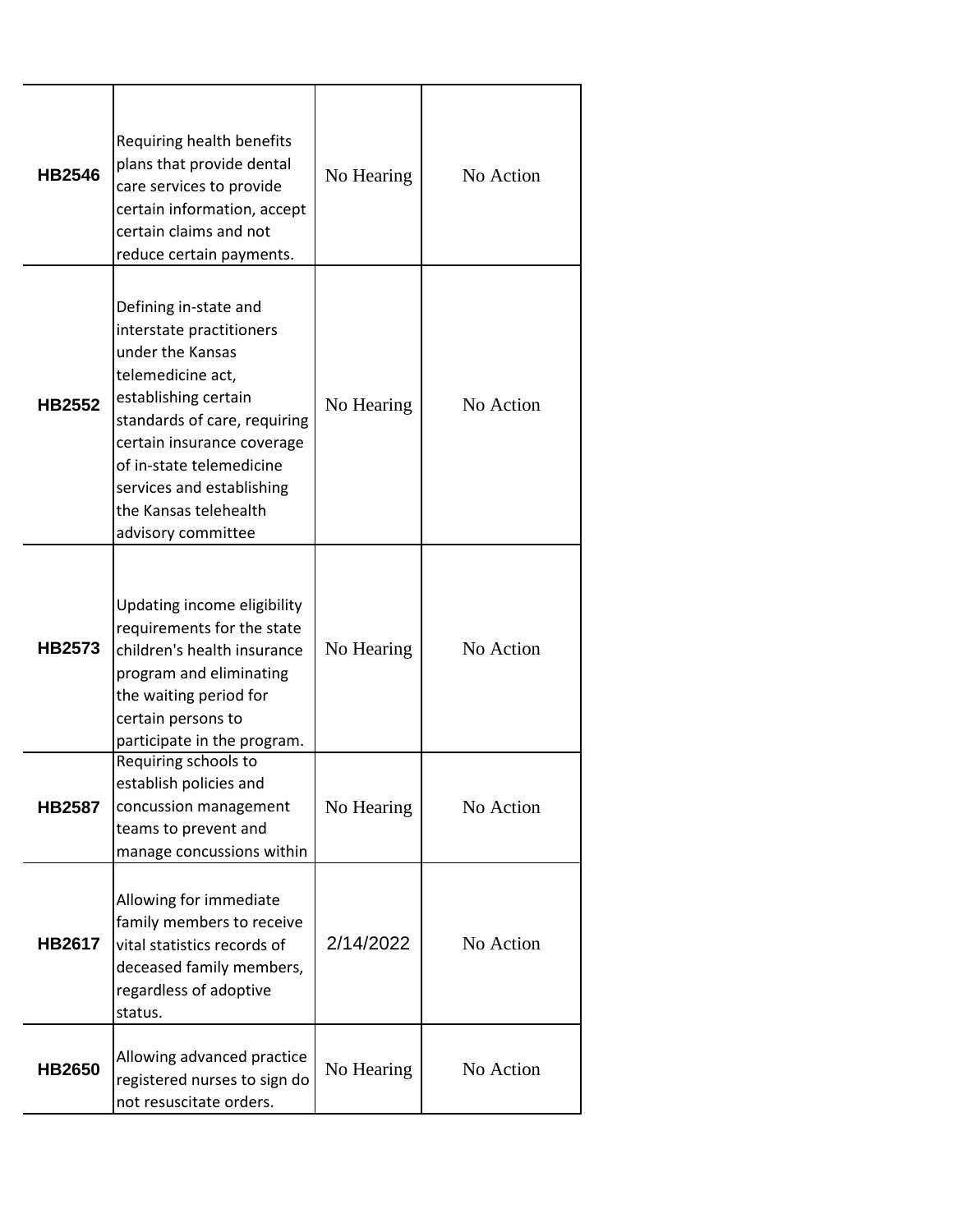| <b>HB2669</b> | Requiring child care<br>facilities and schools to<br>grant religious exemptions<br>from vaccination<br>requirements without<br>inquiring into the sincerity<br>of the religious beliefs.                                                                                                                                                                                                                                                                                                                                                                                                                                                                                                        | No Hearing | No Action |
|---------------|-------------------------------------------------------------------------------------------------------------------------------------------------------------------------------------------------------------------------------------------------------------------------------------------------------------------------------------------------------------------------------------------------------------------------------------------------------------------------------------------------------------------------------------------------------------------------------------------------------------------------------------------------------------------------------------------------|------------|-----------|
| <b>HB2675</b> | <b>Expanding medical</b><br>assistance eligibility and<br>directing unemployed<br>adults seeking coverage to<br>a work referral program.                                                                                                                                                                                                                                                                                                                                                                                                                                                                                                                                                        | No Hearing | No Action |
| <b>HB2678</b> | Ensuring a right to in-<br>person visitation at medical<br>care facilities and adult care<br>homes, prohibiting certain<br>public health orders related<br>to isolation and quarantine,<br>stay-at-home orders,<br>curfews and face masks,<br>limiting isolation or<br>quarantine orders to<br>recommendations and<br>providing criminal penalties<br>for certain violations,<br>limiting state of disaster<br>emergency powers of the<br>governor and state of local<br>disaster emergency powers<br>of counties and cities<br>related to stay-at-home<br>orders, curfews and face<br>masks and limiting powers<br>of the secretary of health<br>and environment and local<br>health officers. | No Hearing | No Action |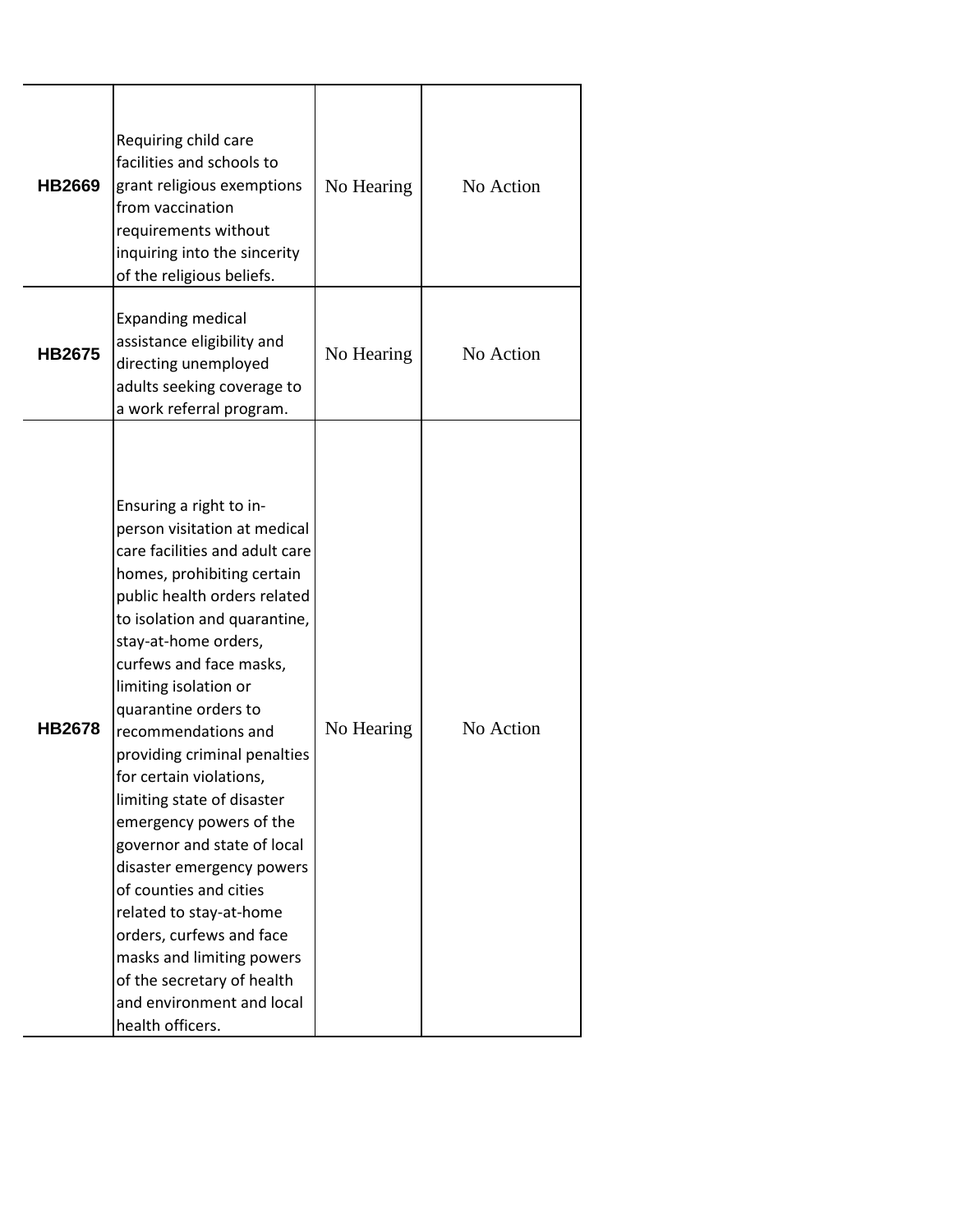| <b>HB2695</b> | Prohibiting smoking in a<br>motor vehicle when<br>persons under the legal age<br>to purchase cigarettes are<br>present.                                                                                                             | No Hearing | No Action    |
|---------------|-------------------------------------------------------------------------------------------------------------------------------------------------------------------------------------------------------------------------------------|------------|--------------|
| <b>HB2698</b> | Establishing a legislative<br>joint committee to study<br>pharmacy workplace<br>conditions and the impact<br>of such conditions on<br>patient safety.                                                                               | No Hearing | No Action    |
| <b>HB2699</b> | <b>Exempting any skilled</b><br>nursing care facility for<br>which the secretary for<br>aging and disability services<br>is appointed as receiver<br>from the quality care<br>assessment.                                           | No Hearing | No Action    |
| <b>HB2734</b> | Reinstating the social<br>worker applicant option for<br>board-approved<br>postgraduate supervised<br>experience and allowing<br>master's and clinical level<br>licensees to take the<br>baccalaureate addiction<br>counselor test. | 3/14/2022  | 3/14/2022 BP |
|               |                                                                                                                                                                                                                                     |            |              |
|               |                                                                                                                                                                                                                                     |            |              |
|               | <b>CONCURRENT</b><br><b>RESOLUTIONS</b>                                                                                                                                                                                             |            |              |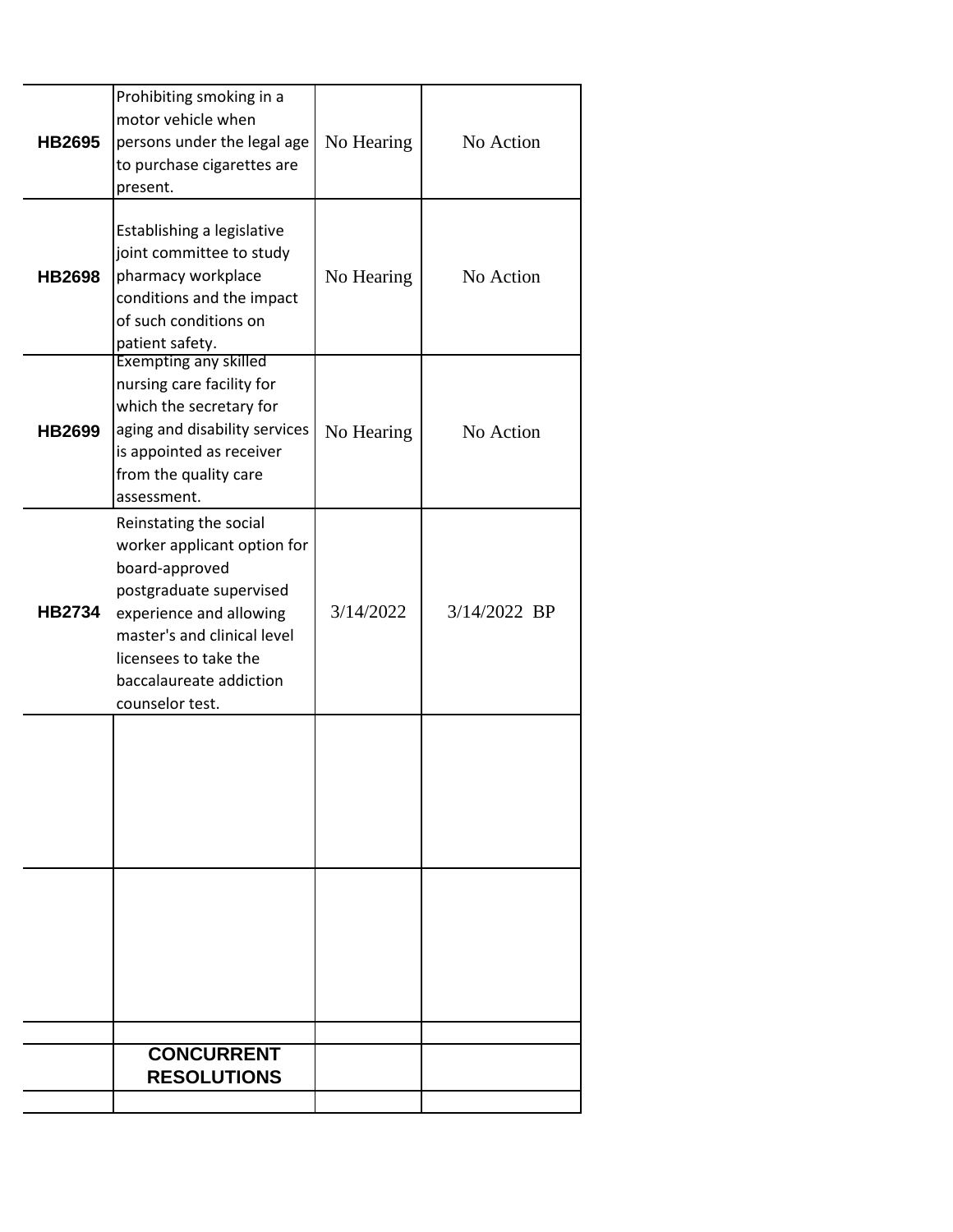| <b>HCR5024</b> | Proposing to amend the<br>constitution of the state of<br>Kansas to provide medical<br>assistance eligibility to the<br>extent authorized under<br>federal law.                                                                                                           | No Hearing | No Action     |
|----------------|---------------------------------------------------------------------------------------------------------------------------------------------------------------------------------------------------------------------------------------------------------------------------|------------|---------------|
|                | <b>SENATE BILLS</b>                                                                                                                                                                                                                                                       |            |               |
|                |                                                                                                                                                                                                                                                                           |            |               |
| <b>SB200</b>   | Expanding the pharmacist's<br>scope of practice to include<br>initiation of therapy for<br>influenza, strep throat or<br>urinary tract infection,<br>pursuant to a statewide<br>protocol adopted by the<br>collaborative drug therapy<br>management advisory<br>committee | 3/14/2022  | 3/14/2022 BPA |
| <b>SB343</b>   | Updating the term "hearing<br>impaired" to "hard of<br>hearing" in statutes related<br>to persons with hearing<br>loss.                                                                                                                                                   | 3/7/2022   | 3/7/2022 BP   |
| <b>SB348</b>   | Exempting the practice of<br>threading from the practice<br>of cosmetology.                                                                                                                                                                                               | 3/7/2022   | 3/7/2022 BPA  |
| <b>SB440</b>   | Establishing when an<br>occupational therapist may<br>treat a patient without<br>referral from a physician<br>and requiring occupational<br>therapists to maintain<br>professional liability<br>insurance.                                                                | 3/9/2022   | 3/9/2022 BP   |
| <b>SB441</b>   | Enacting the biological<br>laboratory accident<br>transparency act.                                                                                                                                                                                                       | No Hearing | No Action     |